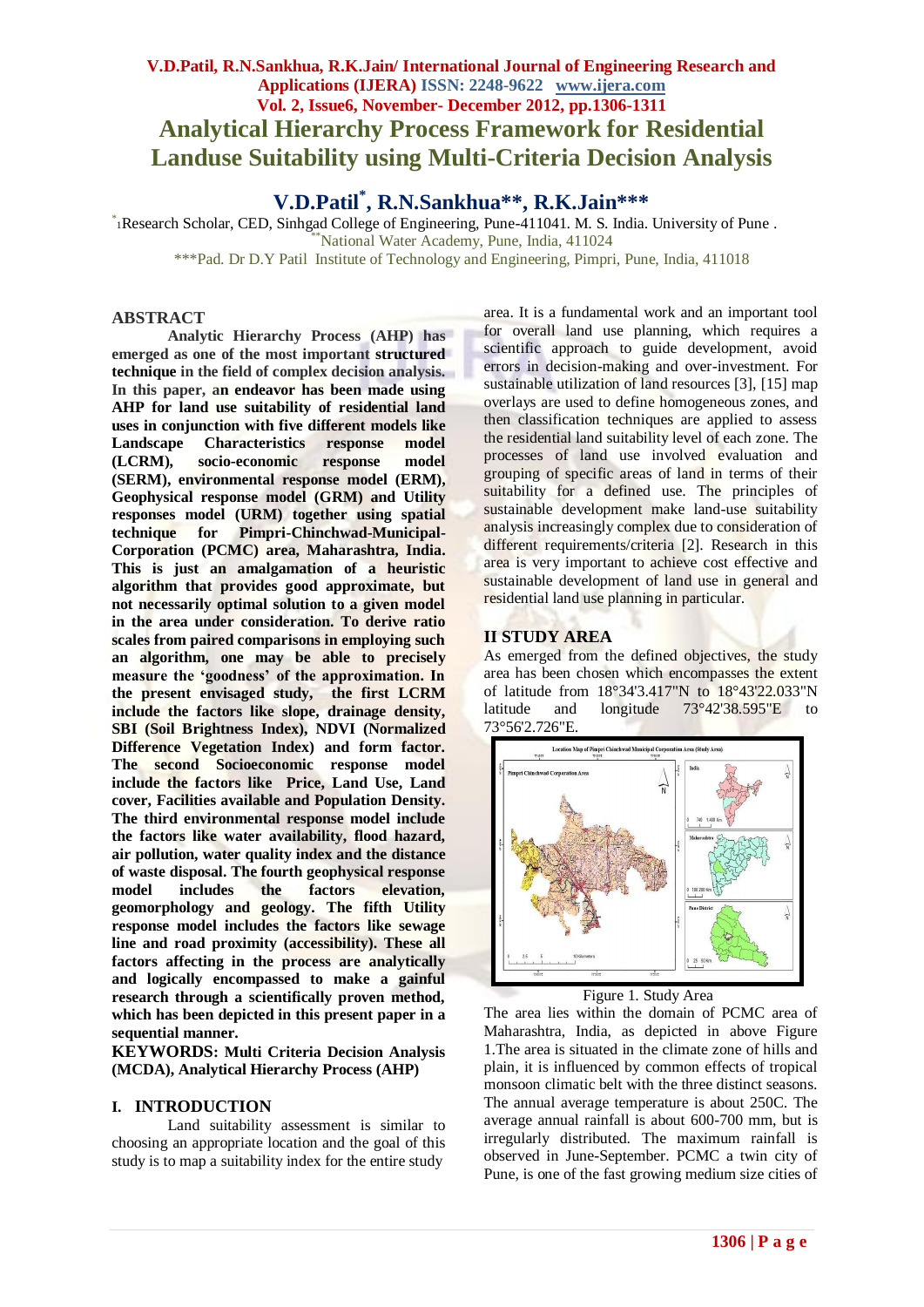Maharashtra with a population of about 1.7 millions as per census of 2011and sprawling over an area of 174 sq. km.

#### **III EARLIER RESEARCH**

The Analytic Hierarchical Process (AHP) is one of the methodological approaches that may be applied to resolve highly complex decision making problems involving multiple situations, criteria and factors [14]. Thomas L. Saaty (1970), constructs a ratio scale associated with the priorities for the various items to be compared. In his initial formulation of AHP, Saaty proposed a four-step methodology comprising modelling, valuation, prioritization and synthesis. At the modelling stage, a hierarchy representing relevant aspects of the problem (criteria, sub-criteria, attributes and alternatives) has been constructed. The goal concerned in the problem is placed at the top of this hierarchy. Other relevant aspects (criteria, subcriteria, attributes, etc.) are placed at remaining levels [1]. In the AHP method, obtaining the weights or priority vector of the alternatives or the criteria is required. For this purpose Saaty (1980) has developed the Comparison Method (PCM), which is explained in detail in next part of the work. This study focuses on the utility of the AHP as a model for capturing expert knowledge on environmental systems where data may be lacking. The AHP method commonly used in multi-criteria decision making exercises was found to be a useful method to determine the weights, compared with other methods used for determining weights. When applying AHP, constraints are compared with each other to determine the relative importance of each variable in accomplishing the overall goal.

# **IV DATA AND METHODOLOGY**

The Linear Imaging Self Scanner (LISS III) digital data having spatial resolution of 23.5 m for April, 2008 and May, 2008 have been taken in conjunction with Aster Digital Elevation Model (DEM) data of 30 m resolution downloaded from Aster GDEM website. Analog and other ancillary data were collected from Survey of India Toposheets47/F/14 and 47/F/10 of 1:50000 scales for the area under PCMC. The entire methodology of the present work is focused on the application of AHP and GIS for land use suitability analysis for residential land uses. The principal steps involved in the methodology are as follows:

- i. Raster map creation
- ii. Geo-referencing
- iii. Extraction of study area
- iv. Preparation of various raster layers
- v. AHP and GIS analysis The three main AHP criteria of selection, weighing and overly are described below.
	- *A. SELECTING CRITERIA*

In this study criteria were selected using the literature reviews of internal and external references, interviewing with experts (questionnaires) and availability of data.

#### *B. WEIGHING CRITERIA*

For determining the relative importance of the criteria the pair-wise comparison matrix using Saaty's nine-point weighing scale has been applied. In AHP, all identified factors are compared against each other in a pair wise comparison matrix which is a measure of relative importance/preference among the factors. Therefore, numerical values expressing the relative preference of a factor against another.

Table 1.Nine-point weighing scale for pair-wise

| <b>Descriptions of Preference</b> | <b>Scale</b>   |
|-----------------------------------|----------------|
| i) Equally                        |                |
| ii) Equally to moderately         | $\overline{2}$ |
| iii) Moderately                   | 3              |
| iv) Moderately to strongly        | 4              |
| v) Strongly                       | 5              |
| vi) Strongly to very Strongly     | 6              |
| vii) Very Strongly                |                |
| viii) Very Strongly to extremely  | 8              |
| ix) Extremely                     | 9              |

Saaty (1977) suggested a scale for comparison consisting of values ranging from 1 to 9 which describe the intensity of importance, by which a value of 1 expresses equal importance and a value of 9 is given to those factors having an extreme importance over another factor as shown in Table 1 [7]. Then by using the information from table 1, the factors were pair wise compared. In order to compare criteria with each other, all values need to be transformed to the same unit of measurement scale (from 0 to 1).Overall results of weights &scores for each factors are then calculated to generate the final weight as multiplication of all associated weights. Then the consistency ration is calculated using the formula given below to ensure the credibility. After standardization all criteria and sub criteria were weighted using pair wise comparison method. An factors that are considered as main criteria, sub criteria (SC) & indicators are given in Table 2 to 6 respectively.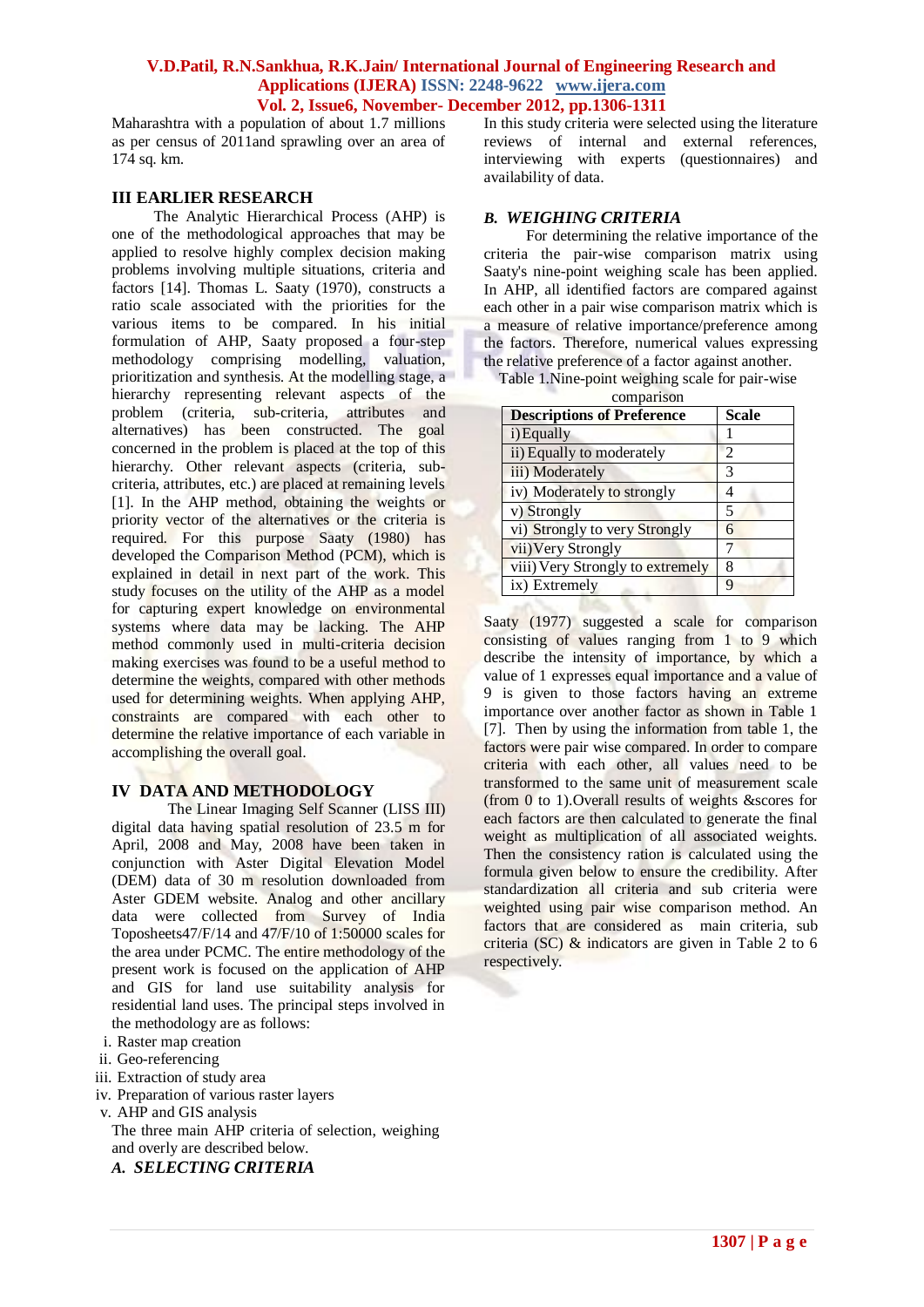Table 2. Weighing matrix for first main criteria (Landscape Characteristics response model)

Table 4. Weighing matrix for third main criteria (Socio-economical response model)

| <b>Criteria</b>              | SC<br>&Weight       | <b>Indicators</b>                                                                           |
|------------------------------|---------------------|---------------------------------------------------------------------------------------------|
| Landscape<br>Characteristics | Slope               | More than 15%<br>$10 - 15 %$<br>$05 - 10%$<br>$03 - 05 %$<br>$00 - 03 %$                    |
| Response<br>Model            | Drainage<br>Density | More than 3.20<br>$2.4 - 3.2$<br>$1.6 - 2.4$<br>$0.8 - 1.6$<br>Less than 0.8                |
|                              | <b>SBI</b>          | More than 80<br>$70 - 80$<br>$60 - 70$<br>$50 - 60$<br>Less than 50                         |
|                              | <b>NDVI</b>         | Less than $(-)0.03$<br>$(-)0.03 - 0.05$<br>$0.05 - 0.15$<br>$0.15 - 0.30$<br>More than 0.30 |

Table 3.Weighing matrix for second main criteria (Environmental response model)

|                 | Environmental response moder<br>SC& | <b>Standards</b>           |
|-----------------|-------------------------------------|----------------------------|
| <b>Criteria</b> | Weight                              | <b>Adopted</b>             |
|                 |                                     | >4000                      |
|                 |                                     | $3000 -$                   |
|                 | Water                               | 4000                       |
|                 |                                     | $2000 -$                   |
| Availability    | 3000                                |                            |
|                 |                                     | $1000 -$                   |
|                 |                                     | 2000                       |
|                 |                                     | $0 - 1000$                 |
|                 |                                     | >400                       |
|                 | Flood Line                          | $300 - 400$                |
|                 | <b>Distance</b>                     | $200 - 300$                |
|                 |                                     | $100 - 200$                |
|                 |                                     | $0 - 100$                  |
|                 |                                     | $\overline{1}$             |
| Environmental   | Air                                 |                            |
| Elements        | Pollution                           | $\frac{2}{3}$              |
|                 | Data                                | 4                          |
|                 |                                     | 5                          |
|                 |                                     | > 55.5                     |
|                 |                                     | $53.5 - 55.5$              |
|                 | WQI                                 |                            |
|                 |                                     | $\frac{51.5 - 53.5}{51.5}$ |
|                 |                                     | >4000                      |
|                 |                                     | $3000 -$                   |
|                 | Distance<br>From<br>Waste           | 4000                       |
|                 |                                     | $2000 -$                   |
|                 |                                     | 3000                       |
|                 | Disposal                            | $1000 -$                   |
|                 | Site                                | 2000                       |
|                 |                                     | < 1000                     |

| <b>Criteria</b>              | Sub-criteria                                                                                 | <b>Standards</b><br><b>Adopted</b>                            |  |
|------------------------------|----------------------------------------------------------------------------------------------|---------------------------------------------------------------|--|
|                              | Price Factor                                                                                 | < 2250<br>2250-4500<br>4500-6750<br>6750-9000<br>> 9000       |  |
|                              | LU/LC                                                                                        | Scrub<br>Vegetation<br>Agriculture<br>Harvested<br>Settlement |  |
| Socio Economic<br>Parameters | Available<br>Facility<br>(Hospital,<br>school. fire<br>station, land<br>mark, garden<br>etc) | Δ<br>1                                                        |  |
|                              | Population<br>Density                                                                        | < 5000<br>5000-10000<br>10000-15000<br>15000-20000<br>> 20000 |  |

Table 5. Weighing matrix for fourth main criteria (Geophysical response model)

| Criteria        | Weight    | <b>Criteria</b>               |
|-----------------|-----------|-------------------------------|
|                 |           | $00 - 03\%$                   |
|                 |           | $03 - 05\%$                   |
|                 | Slope     | $05 - 10%$                    |
|                 |           | $10 - 15\%$                   |
|                 |           | More than 15 %                |
|                 |           | < 560                         |
| Geo<br>Physical |           | $560 - 575$                   |
|                 | Elevation | 575 - 590                     |
|                 |           | 590 - 605                     |
|                 |           | > 605                         |
| Elements        |           | <b>Rolling Pediment</b>       |
|                 |           | Plain                         |
|                 | Geomor-   | <b>Buried Pediment</b>        |
|                 | phology   | <b>Plateau Fringe Surface</b> |
|                 |           | Plateau Surface               |
|                 |           | Remnants                      |
|                 |           | River                         |
|                 |           | Compound Pahoehoe             |
|                 | Geology   | <b>Basaltic Lava Flow</b>     |
|                 |           | <b>Basaltic Lava Flow</b>     |

It could be seen that for preventing bias thought criteria weighting the Consistency Ratio was used .  $(1)$ 

$$
C, R = \frac{CL}{R.L} \quad (2)
$$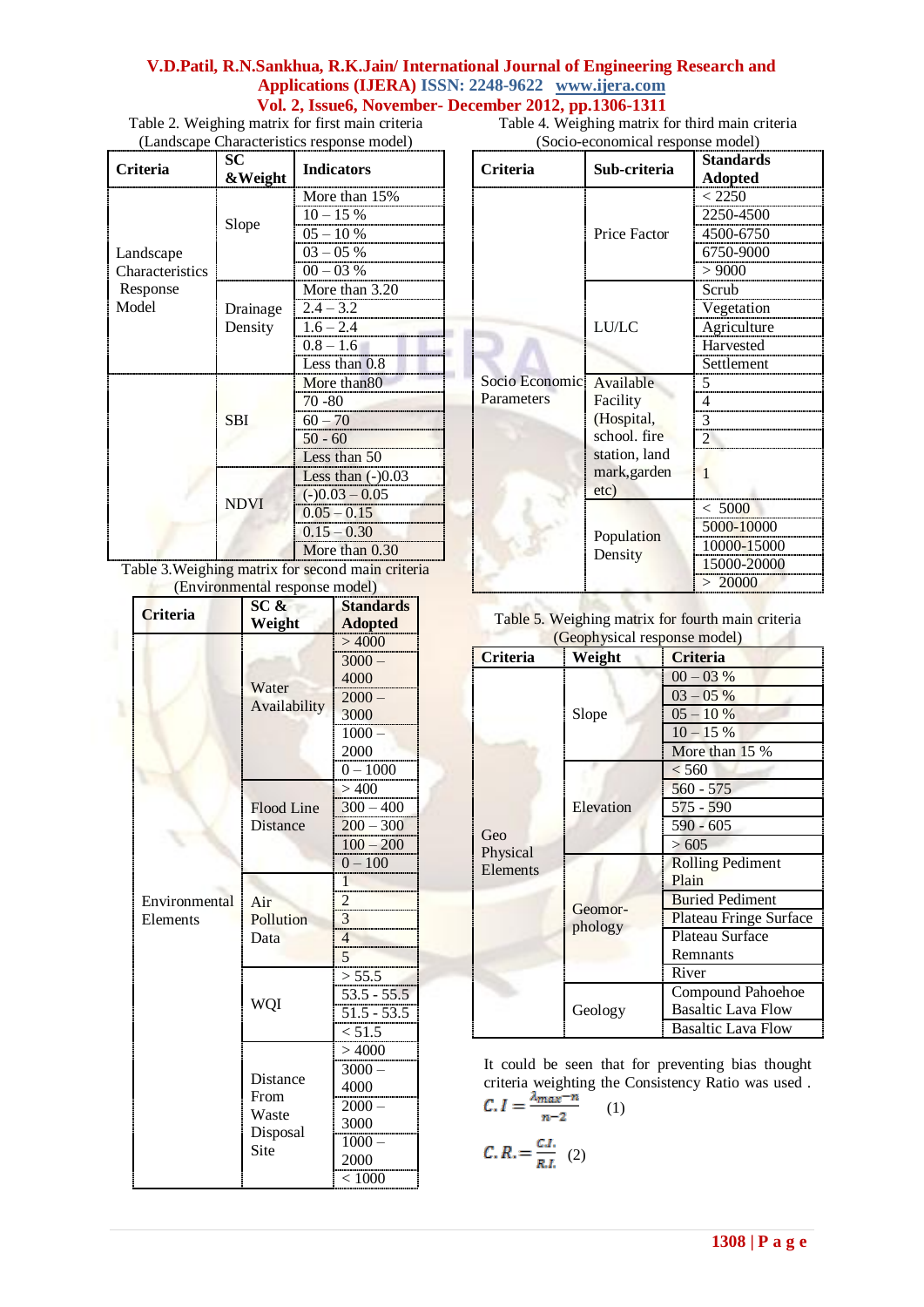Where:  $n =$  Number of Items Being Compared in the Matrix

- $\lambda_{\text{max}} =$  Largest Eigen Value
- RI = Random Consistency Index

Table 6. Weighing matrix for fifth main criteria (Miscellaneous technical response model)

| <b>Criteria</b> | <b>Sub Criteria</b>              | <b>Standards</b><br><b>Adopted</b> | Weight |
|-----------------|----------------------------------|------------------------------------|--------|
| Misc/<br>Tech   | Sewerage<br>line<br>Availability | 800                                | q      |
|                 |                                  | 600-800                            |        |
|                 |                                  | 400-600                            | ς      |
|                 |                                  | 200-400                            |        |
|                 |                                  |                                    |        |
|                 | Road<br>proximity                |                                    | 8      |
|                 |                                  | $200 - 400$                        |        |
|                 |                                  | 400-600                            |        |
|                 |                                  | 600-800                            | 3      |
|                 |                                  |                                    |        |

## *C. OVERLYING*

After weighing of criteria regarding their importance for land suitability analysis, all criteria maps were overlaid using suitability index (S. I.).

Suitability Index (S.I.)

- $= (RI * AI * \Sigma RI.Bi * RI.KBi) + (RI * A2 * \Sigma RI.Cy * RI.KCy)$
- $+$  (RI \* AN \*  $\Sigma$ RI, Dz \* RI, KDz)

Where, SI is the Suitability Index of each cells; N is the number of main criteria; RI, A1, RI, A2 ...  $R_N$ ,  $A_N$ are the relative importance of the main criteria A1,  $A2$  ...,  $A_N$ , respectively; m, i and j are the number of sub criteria directly connected to the main criteria A1, A2 …A<sub>N</sub>, respectively. RIB, RIC and RID are the relative importance of sub criteria B, C and D directly connected to the main criteria A1, A2  $\dots$ A<sub>N</sub>, respectively. RIKB, RIKC and RIKD are the relative importance of indicators category k of sub criteria B, C and D and main criteria  $A1$ ,  $A2$  ... $A_N$ , respectively.

# *D. CALCULATION OF SCORE VALUE FOR EACH CRITERION*

The suitability value for all these main and sub criteria in Pimpri-Chinchwad area and the criterion for each land mapping unit is determined through the maximum limitation method that affects the land use. The above five representative natural physical characteristics are used in the combination to determine the final suitability map of the PCMC area. Before applying weighted linear combination equation to calculated suitability index, these calculated scores are standardized to the measured scale 9 (very high suitability), 7 (High), 5 (medium), and 1 (Low). The total suitability score from each land unit varies between 0 and 1. Thus the data in the maps are then classified to represent the five suitability classes as mentioned above.All of the classifications and ranking values in spatial analysis are obtained according to some studies of Al-Shalabi et al. (2006), Kordi (2008), Kanlaya (2009) and based on visiting the study area.

## *E. PREPARATION OF LAND SUITABILITY MAPS*

After weighting the criteria, as regards the relative importance of each criterion as well as suitability index, all the criterion maps were overlaid and final rangeland suitability map was prepared. Suitability maps resulting from Multi-Criteria Evaluation (MCE) are based on relative weights of the suitability factors for development, suitability ranges were identified. Figure 2 to 6 depicts the final map (suitability map), according the major criterion under consideration and for combined suitability map over laying all these maps, which are divided to 5 classes in decreasing order of suitability and are indicated in different colours.

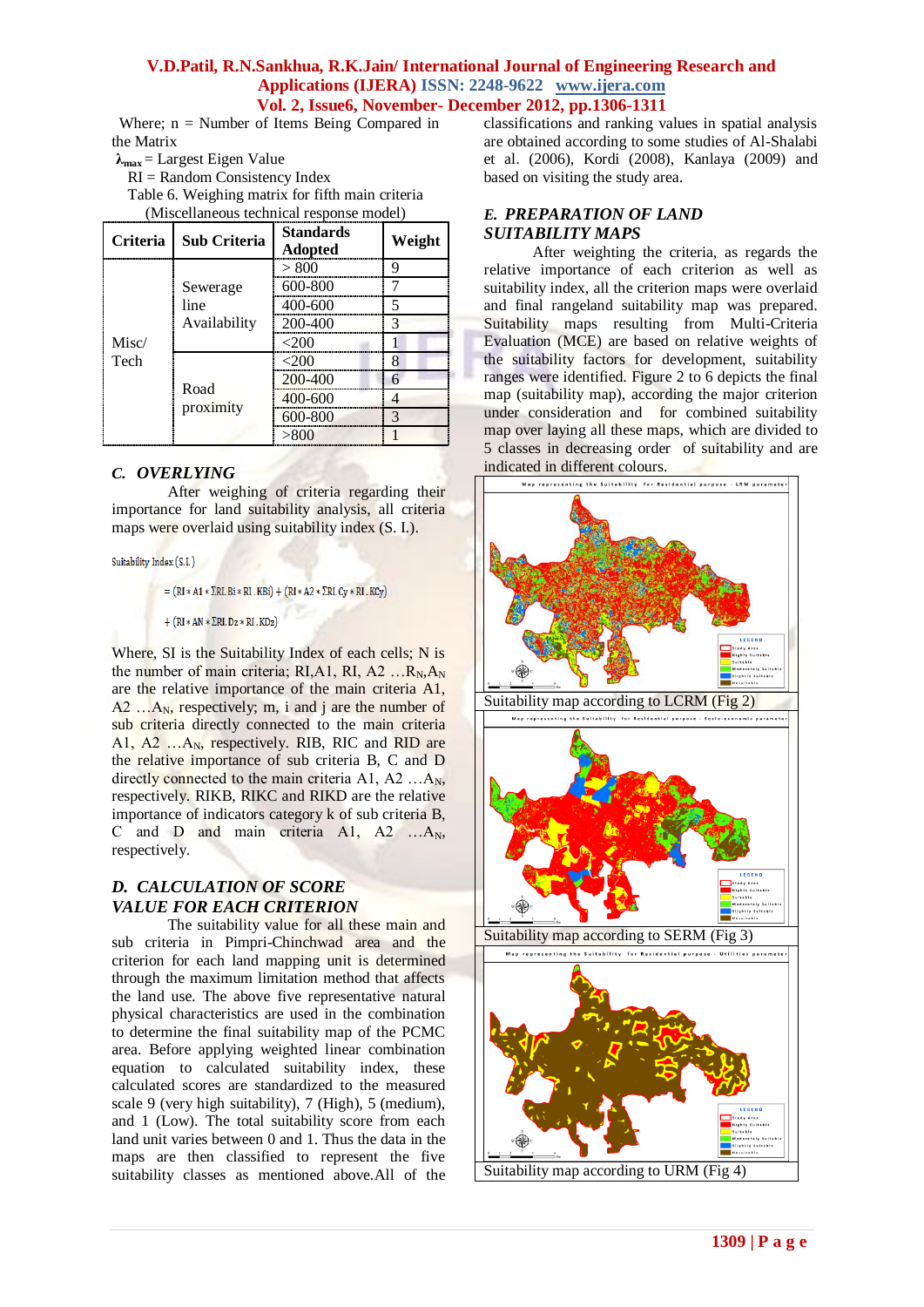

Figure 2 Suitability maps

The following results emerged out of the present study:

i)The Study area has been classified in to nine ranges using supervised algorithm and different suitability classes are obtained which are then reclassified into five classes as shown in figures.

ii) NDVI layer was assigned to the area, which demonstrated the vegetation classes.

iii) Price, land use, land cover, facilities available and population density (5classes each) were derived from the digital image illustrating the suitability of the area.

iv) AHP used hierarchical structures for nine scales with the Socio-economic criteria, and were devised for the design of AHP applicability for residential land use suitability. The AHP was devised for all the sub criteria, evaluating their relative scores for attribute classes to get the land use suitability model for PCMC area using socio economic parameters as mentioned above.

v) It is revealed that about 8% area is found to be unsuitable whereas other area is found to be suitable from SS to HS category.

# **V CONCLUSIONS**

The analysis of this study mainly focused on highly suitable areas as these areas have highest potential for construction purposes i.e. residential land use. AHP model has been to land use suitability analysis based on five criteria layers. The Analytic

Hierarchy Process (AHP) method has been found as a useful method to determine the weights, as compare to other methods used for determining weights. The sensitivity utility of this model helped to analyze the decision before making the final choice. The AHP method could deal with inconsistent judgments and can provide a tool to measure the inconsistency of the judgment taken by the respondents. This assessment can be useful in decision-making process for land use planning and can also help in sustainable urban development of PCMC area. It is very important for planners to decide whether land should be developed immediately or to be conserved for future development. This model can help to prepare the strategic urban land development framework and the short-term land use policies can be formulated. The approach, therefore, can help the planners and policy makers to monitor the urban land development for formulating urban growth policies and strategies for a city.

## **VI REFERENCES**

- [1] Altuzarra, A., María, J. & Jiménez, M. Salvador, M. (2007). A Bayesian priorization procedure for AHP-group decision making. Eur JOper Res., v.182, No(1), pp. 367-382.
- [2] Duc, T.T. (2006). Using GIS and AHP technique for land-use suitability analysis. International Symposium on Geoinformatics for Spatial Infrastructure Development in Earth and Allied Sciences.
- [3] Hall, G.B. Wang, F. Subaryono. (1992). Comparison of Boolean and fuzzy classification methods in land suitability analysis by using geographical information systems. J. Environ. Planning., V.4, No. 24, pp. 497–516.
- [4] J. Chen, Y. & Wu, J.P. (2009). Cellular automata and GIS based land use suitability simulation for irrigated agriculture. 18th World IMACS / MODSIM Congress, Cairns, Australia 13-.
- [5] Kordi, M. (2008). Comparison of fuzzy and crisp analytic hierarchy process (AHP) methods for spatial multicriteria decision analysis in GIS. Master. Thesis, University of Gavle.
- [6] M. Bagheri, Z. Z. Ibrahim, W. N. A. Sulaiman and N. Vaghefi (2011) Integration of Analytical Hierarchy Process and Spatial Suitability Analysis for Land Use Planning in Coastal Area, published in,"The proceedings of the first Iranian Students Scientific Conference in Malaysia.
- [7] Marinoni, O., (2004). Implementation of the analytical hierarchy process with VBA in ArcGIS, J ComputGeosci, 30(6): 637–646